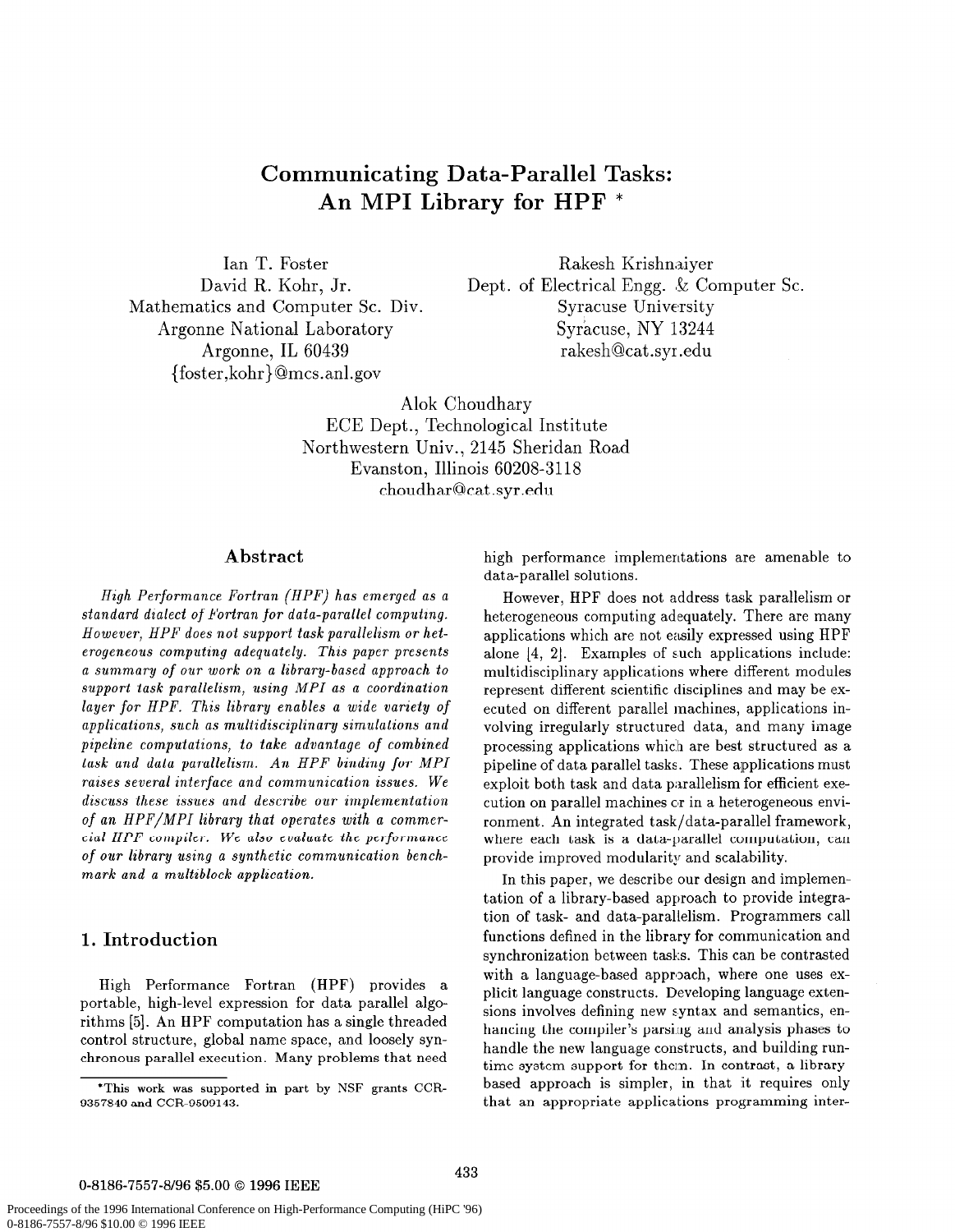face (API) be defined and implemented. The tradeoff is that the applications programmer needs to deal with the synchronization and communication details, which are handled automatically by the compiler when language extensions are used.

We use the widely accepted message passing standard MPI [3] as a coordination layer for multiple HPF tasks. Unlike the use of MPI for sequential languages, here each MPI process is in fact an HPF task executing on several processors. Hence the library provides an HPF binding for MPI. Note that MPI is used as an interface definition here, and not (necessarily) as an implementation tool.

Some important practical benefits of the HPF/MPI approach are given below:

- The library enables one to write a wide variety of SPMD style task parallel computations. Examples of such applications are multiblock codes and pipeline computations.
- The library provides a portable mechanism for transferring data between HPF computations and programs which make use of external resources for storage, data visualization, etc.
- It enables composition of new applications from existing, independent HPF programs in a manner analogous to UNIX pipes.

The next section discusses issues which arise when developing a library to support communicating dataparallel tasks. Section 3 illustrates the usage of the HPF/MPI library with an example program. The details of the library design and implementation are discussed in Sections 4 and 5. Experimental results showing the overheads of the library and other application performance results are presented in Section 6. Finally, Sections 7 and 8 review related work and present our conclusions.

## 2. Issues involved in data transfer

Efficient data transfer between data parallel tasks is a nontrivial problem. Sending and receiving tasks may execute on different numbers of processors and use different data distributions for communicated data structures. Tasks may execute on different computers connected by various types of networks such as Ethernet or ATM. The data to be transferred may be fully distributed, using block or cyclic distributions in one or more dimensions, or may be replicated. Finally tasks may perform a series of transfers using the same data distributions, in which case, it is useful to pre-compute and reuse communication schedules.



Figure 1. An efficient strategy for data transfer that relies on direct communication between senders and receivers. In this example, there are 4 processors on the sender side and 2 on the receiver side.

Different strategies can be adopted to perform the data transfer between a pair of tasks. The important factors to be taken into account include total communicated data volume, number of messages, the distribution on each side and the amount of buffering required in each processor.

An efficient strategy is to first exchange data distribution information and then perform the data transfer between the senders and receivers directly. Note that, in general, each processor on the sending side needs to communicate with a subset of processors on the receiving side and vice versa. Algorithms developed for array redistribution can be used to compute an efficient communication schedule. This strategy is illustrated in Figure 1.

## 3. HPF/MPI library

The basic execution model is one in which a computation consists of a collection of tasks. Each task is an HPF program executing on one or more processors. A task can also be considered as a logical MPI process. Tasks communicate and synchronize with each other using standard MPI functions for performing pointto-point or collective communication operations. The communicated data might have different HPF distributions in the participating tasks. It is the responsibility of the library to perform the data transfer between the processors involved, conforming to these distributions.

We illustrate the use of the HPF/MPI library using a simple pipelined 2D-FFT code. In this example, there is a series of 2 dimensional arrays (or images) flowing in a pipeline. For each array, we perform 1D FFTs along the columns followed by 1D FFTs along the rows. This pipeline computation can be designed to be executed as two tasks as illustrated in Figure 2. The first task performs the column FFTs; the modified array is then communicated to the second task which executes the row FFTs on the intermediate results. An HPF/MPI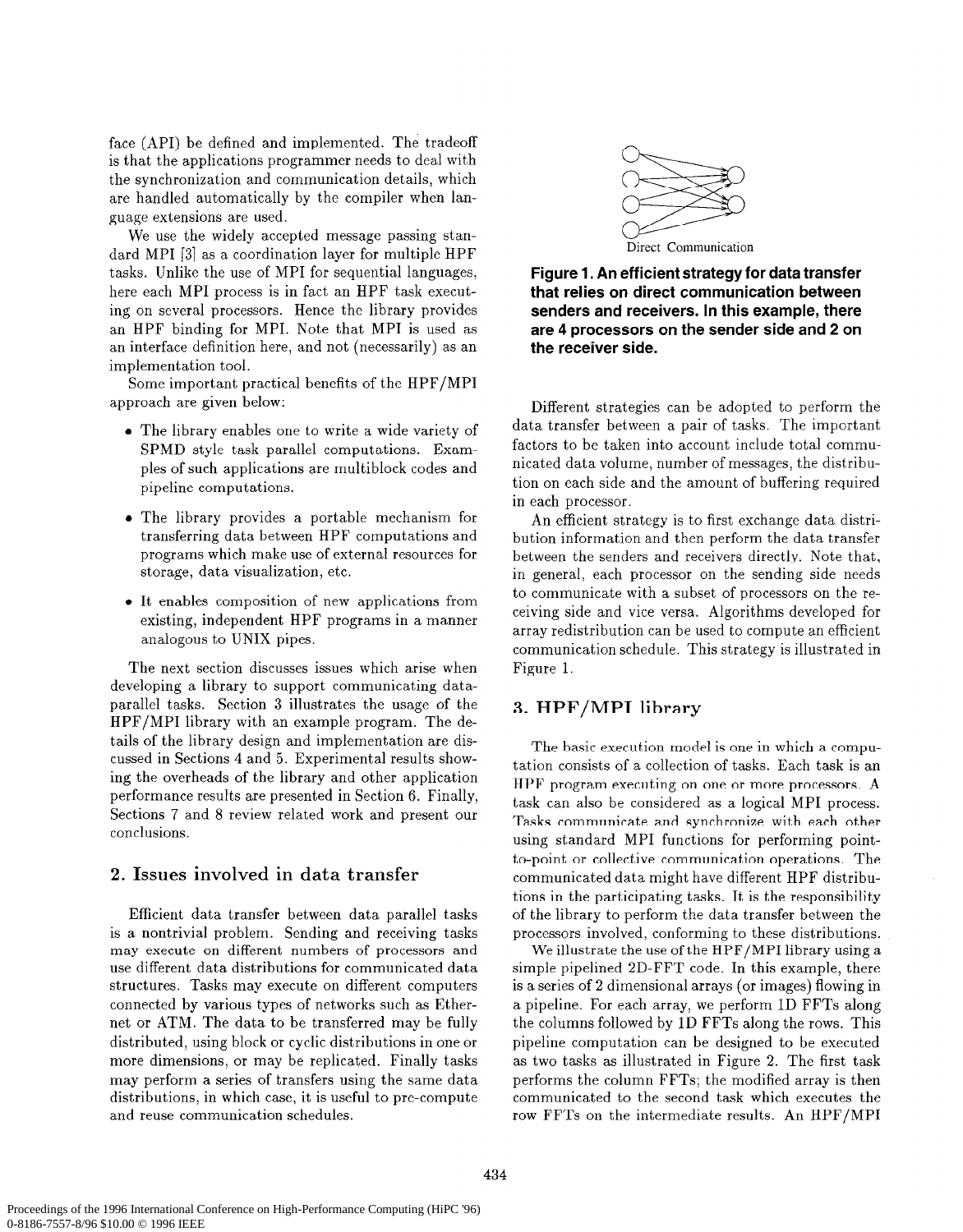

Figure 2. 2D-FFT pipeline structured as 2 tasks.

implementation of this computation is shown in Figure 3. The array has a column-wise distribution in task 0, and row-wise distribution in task 1 so that the 1D FFTs do not involve any communication.

The function MPI-COMMSIZE returns the total number of tasks (in this case, 2) and MPI-COMM-RANK provides the task ID of the current task among all the tasks. The functions MPI\_SEND and MPI\_RECV are used for communication of the array between the two tasks. The programmer needs to specify, in an implementation dependent manner, the number of processors executing each task (for example, 2 processors executing task 0 and 3 processors executing task 1).

## 4. Details of the library

We use the direct communication strategy to perform the data transfer between the sending and receiving processors in a point-to-point HPF/MPI communication operation. The steps involved in a typical operation are as follows:

- 1. Each processor that belongs to a sender or receiver task determines the distribution of the communicated array. This distribution information is exchanged between the senders and the receivers.
- 2. Using the FALLS algorithm [7], each processor computes a set of point-to-point communication operations to be performed.
- 3. Each processor performs the actual set of communications computed in the previous step.

This scheme has the following benefits:

- Due to optimality of FALLS, only minimum data is transmitted between processors.
- . It minimizes the total number of messages exchanged, since each sender communicates only with those receivers which require data from it, and vice-versa.

program two-dim-fft include 'mpihpf.h' parameter (N=256, NITER=lOO) complex  $a(N,N)$ ,  $b(N,N)$ !HPF\$ processors pr(Number\_Of\_Processors()) !HPF\$ distribute a(\*,BLOCK), b(BLOCK,\*) onto pr call MPI\_Init(ierr) call MPI\_Comm\_size(MPI\_COMM\_WORLD, \$ nprocs, ierr) !Determine which task am I: task 0 or task i call MPI\_Comm\_rank(MPI\_COMM\_WORLD, \$ myid, ierr) do  $k = 1$ , NITER if (myid .eq. 0) then ! column task forall(i=1:N,  $j=1:N$ ) a(i,j)=(1.0,0.0) !Perform the column ffts on array a call colfft(N,a) !Send the intermediate result to task 1 call MPI\_Send(a,N\*N,MPI\_COMPLEX,1,99, \$ MPI-COMM-WORLD,ierr) else ! I am task 1: row task !Receive from task 0 onto array b call MPI\_Recv(b, N\*N, MPI\_COMPLEX, 0, 99, \$ MPI\_COMM\_WORLD, status,ierr) call rowfft(N,b) ! Perform the rowffts call write\_output(b) ! Save the result endif end do

Figure 3. HPF/MPI Implementation of 2-D FFT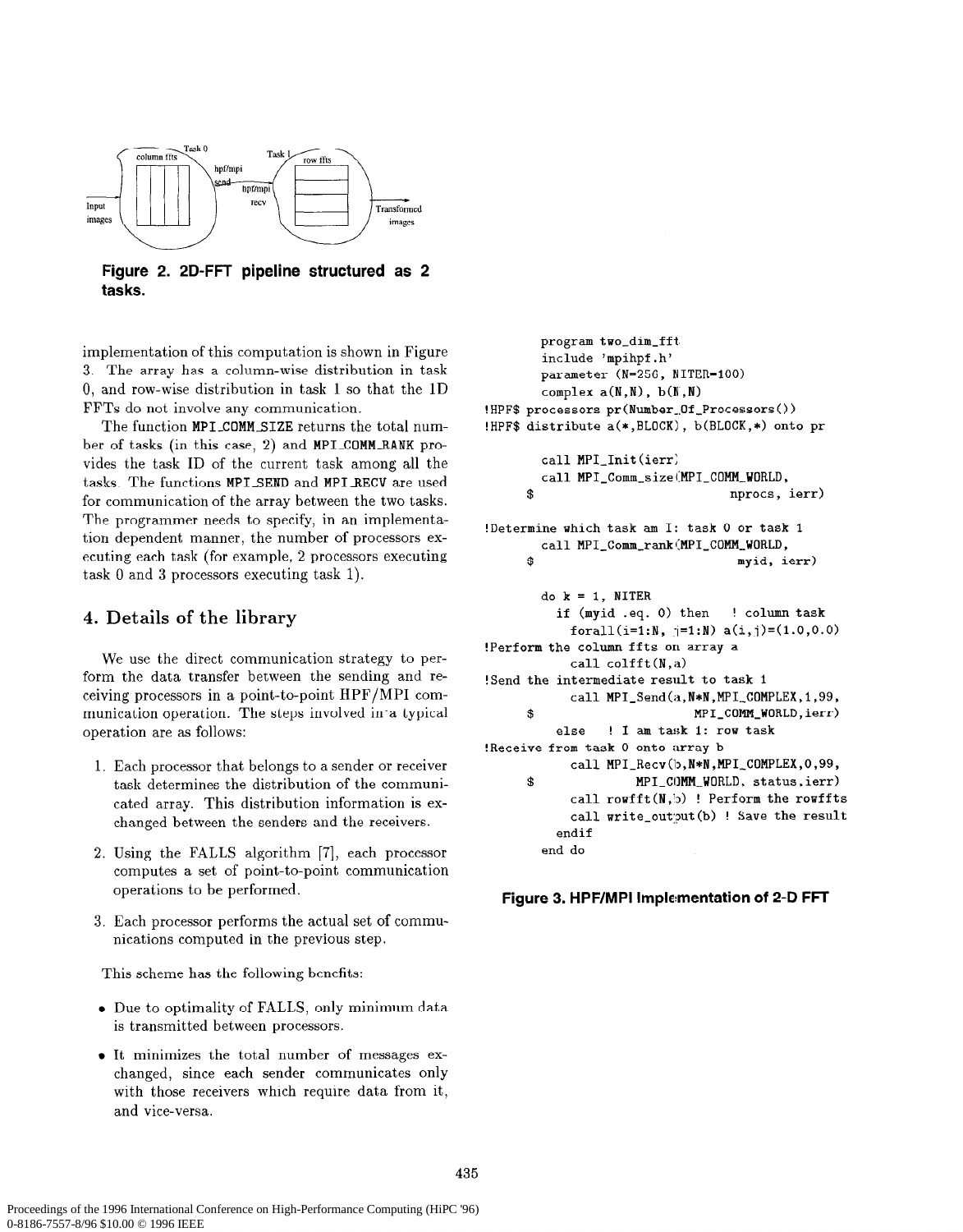$\bullet$  It keeps buffering requirements low, since the send or receive buffer required on a processor need only be as large as the largest array portion sent or received by that processor.

## 4.1. FALLS algorithm

The communication of a distributed data structure from one task to another can be considered as a redistribution of data from one processor subset to another. The FALLS (FAmiLy of Line Segments) algorithm uses an efficient representation of data distribution and uses novel techniques to extract a minimal sequence of communication operations to be performed to achieve this redistribution. It scales linearly with the number of dimensions and processors and handles all HPF data distributions. The communication pattern generated can be modeled as many-to-many communication between the sending and receiving processors. More details can be obtained from [7].

#### 4.2. Optimizations

Many applications involve a series of data transfers involving the same redistribution. For example, a 2D-FFT pipeline involves communicating images with the same distribution repeatedly from one task to another. In such cases, the communication schedule generated by the FALLS algorithm can be pre-computed. This amortizes the cost of distribution information exchange and schedule generation over a number of data transfers.

We make use of the MPI persistent requests to provide such hints to the HPF/MPI library. An HPF program can define a persistent request using MPI SEND INIT or MPI-RECV-INIT. Such a function call causes the library to compute the communication schedule for such a redistribution and cache the results. The actual communication can then be performed multiple times by calling MPISTART.

## 5. Implementation

We have implemented a prototype HPF/MPI library that operates with  $pghpf$  (version 2.0), a commercial HPF compiler, developed by the Portland Group, Inc. We have defined an interface between our library and *pghpf* which requires only minimal modifications to  $pghpfs$  runtime system. This makes it easy to port our HPF/MPI library to other HPF compilers.

Most of the HPF/MPI library is written in SPMDstyle C code containing explicit message-passing calls. Though HPF itself provides only a loosely-synchronous data-parallel execution model, it contains an eztrinsic interface for performing calls to other, foreign languages which may utilize other styles of parallelism. We use the HPF extrinsic interface to gain flexibility in the implementation of our library, while retaining portability across different HPF compilation systems.

The library is structured in a modular manner using multiple levels. At the highest level, MPI calls in an application invoke functions in an HPF module within our library. Each polymorphic MPI function is represented as a Fortran 90 generic procedure. In turn, each generic procedure is implemented by a number of different HPF functions, one for each possible array rank and element type (INTEGER, REAL, COMPLEX, etc.). As an example, the blocking send operation is invoked using a function with generic name MPISEND irrespective of the datatype of the array or its rank.

These HPF library functions use HPF inquiry intrinsic routines such as HPFDISTRIBUTION to determine such attributes of arrays as the extent of their dimensions, the shape of the processor grid over which they are distributed, and the form of their distribution across processors. This information is then passed on to a lower level of the library, which is written in C and therefore invoked using the HPF extrinsic interface.

At this level, the FALLS algorithm is used to compute a set of point-to-point communication operations to achieve the data transfer. Data to be transmitted must be first copied onto a contiguous buffer. In our implementation, for portability, we have used MPI as the actual transport mechanism. Nevertheless, the modular design of the HPF/MPI library makes it feasible to use a communication substrate other than MPI.

When MPI is used as the communication substrate, all processes in a computation are initiated in a manner specific to the MPI implementation. As part of HPF/MPI initialization, this set of processes is partitioned into disjoint subsets using a configuration file prepared in advance by the user. As another part of initialization, each HPF task is assigned a separate communicator, which is to be used for all internal communication required by the data-parallel computation. In addition, the data transfer between each pair of tasks makes use of another communicator. This prevents interference between communication related to task-parallel HPF/MPI calls and that related to dataparallel HPF computations.

## 6. Experimental Results

In this section, we present results from an evaluation of our implementation of the HPF/MPI library. These experiments were performed on Argonne's IBM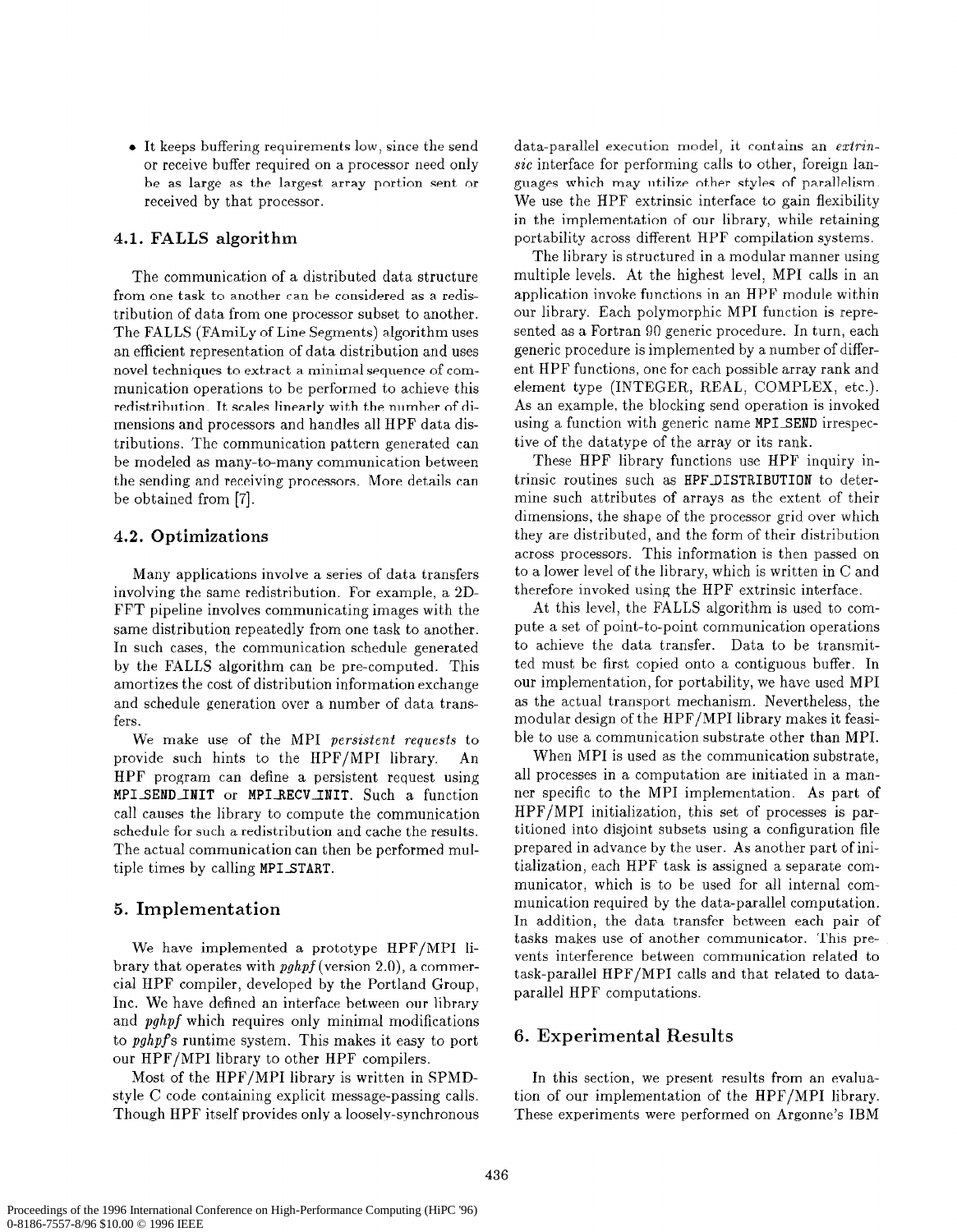

Figure 4. Point-to-point communication times between 2 tasks for different task sizes. 4 ping-2 pong denotes that 4 processors were assigned for task 0 and 2 processors for task 1.

SP system

## 6.1. Synthetic ping-pong benchmark

We used the well-known ping-pong method to measure point-to-point communication times involving 2 tasks. Task  $0$  executes a send operation (MPI\_SEND) to task 1, which executes a corresponding receive (MPIRECV). Then task 1 immediately sends the same message back to task 0. The test program was executed a large number of times, and the mean one-way transfer time was used for interpreting the results. Each array transmitted using MPI-SEND has an HPF distribution of (\*, BLOCK), and each array received using MPI RECV has a distribution of  $(BLOCK, *)$ . This data transfer pattern requires each sending process to communicate with all receivers.

Figure 4 shows the times for point-to-point communication between two tasks for different processor assignments in tasks 0 and 1. The best intertask communication bandwidth achieved in this experiment was 12.3 Mbytes/sec. This performance is comparable to that of other communication libraries which, like HPF/MPI, incur extra overhead from extra buffer copying.

The time spent in the different phases of the data transfer were measured to identify the bottlenecks involved. The different phases involved in a send operation are:

- Time spent in exchanging the data distribution information.
- $\bullet$  Time taken for computing the set of communication operations to be performed by each processor



Figure 5. Time spent in different phases of a send operation.

(using the FALLS algorithm).

- Time spent in performing buffer copying.
- Time spent in performing the actual communication.

The mean total time taken by a processor in each phase is calculated by averaging over all the processors.

The break-down of the costs involved in a send operation (for the 2 ping-2 pong configuration) are shown in Figure 5. The time for performing the distribution information exchange between tasks and schedule computation are more or less constant. For large arrays, the buffer copying is a large component of the overhead. Currently, we are investigating ways to reduce this, at least for the simple cases when only contiguous portions need to be transferred.

#### 6.2. Multiblock Application

The multiblock code is an example of an application involving irregularly structured data which is not efficiently expressed in HPF. In this code, a complex geometry is decomposed into multiple simpler blocks. A Poisson solver is run within each block and the boundary data information is exchanged between blocks periodically.

In the HPF code, the Poisson solver is run on each block one after another using all processors, whereas in the HPF/MPI version, each task handles one block, and a variable number of pro:essors are allocated for each task. The blocks were distributed in a  $(*, )$ block) fashion for both codes.

The graph in Figure 6 shows our results for three different multiblock configurations. Each configuration represents a geometry of three square blocks, where the middle block has a smaller size than the other two